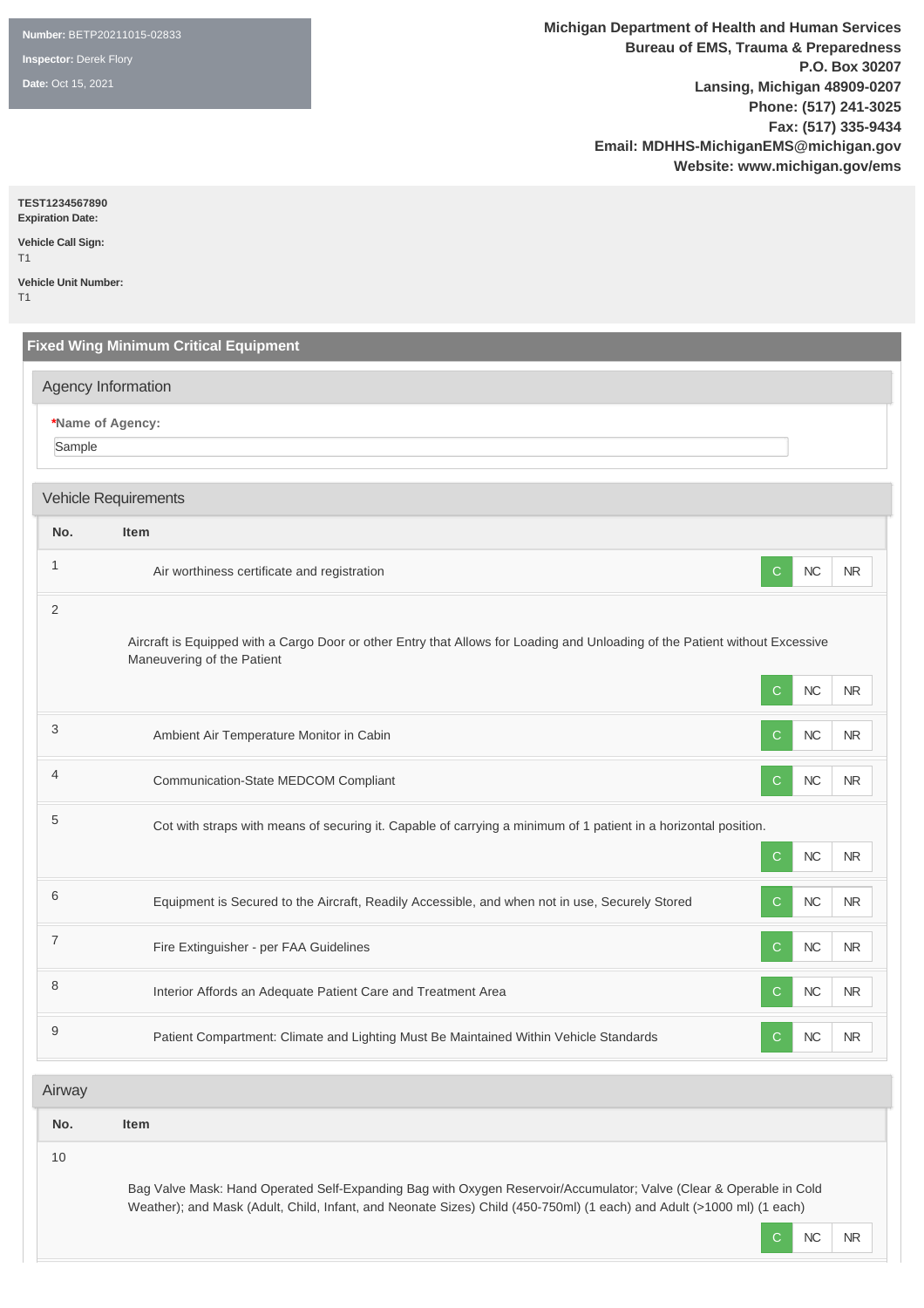| Endotracheal Tubes and Equipment: Cuffed or Uncuffed; Size 2.5, 3.0, 3.5, 4.0, 4.5, 5.0, 5.5 mm; Cuffed: 6.0, 7.0, 8.0 (2 each) |  |  |
|---------------------------------------------------------------------------------------------------------------------------------|--|--|

|                        |                                                                                                                                                                                                               | C            | <b>NC</b> | <b>NR</b> |
|------------------------|---------------------------------------------------------------------------------------------------------------------------------------------------------------------------------------------------------------|--------------|-----------|-----------|
| 12                     | Gum Elastic Bougie (1)                                                                                                                                                                                        | C.           | NC        | <b>NR</b> |
| 13                     | Video Laryngoscope Blades: Curved Sizes 2, 3, or 4 (2); Stright Sizes 0, 1, 2, 3, or 4 (4) (1 each)                                                                                                           | C            | $NC$      | <b>NR</b> |
| 14                     | Laryngoscope Bulb, Batteries, and Handle (1 set)                                                                                                                                                              | C            | $NC$      | <b>NR</b> |
| 15                     | Laryngoscope Handle (1) (Spare)                                                                                                                                                                               | C            | NC        | <b>NR</b> |
| 16                     | Magill Forceps: Adult & Pediatric (1 each)                                                                                                                                                                    | $\mathsf{C}$ | $NC$      | <b>NR</b> |
| 17                     | Manometer Compatible with BVM System                                                                                                                                                                          | C            | NC        | <b>NR</b> |
| 18                     | Manual Peep Valve - Compatible with BVM System                                                                                                                                                                | C.           | $NC$      | <b>NR</b> |
| 19                     | Nasal Cannulas: Adult and Pediatric (1 each)                                                                                                                                                                  | C            | $NC$      | <b>NR</b> |
| 20                     | Nasopharyngeal Airways: 1 Size between 16-24 fr and 1 Size between 26-34 fr                                                                                                                                   | C            | $NC$      | <b>NR</b> |
| 21                     | Nebulizer (1)                                                                                                                                                                                                 | $\mathsf{C}$ | NC        | <b>NR</b> |
| 22                     | Non-Rebreather Masks: Adult, Child, and Infant (1 each)                                                                                                                                                       | C            | NC        | NR.       |
| 23                     | Oropharyngeal Airway: 0-1, 2-3, 4-5 (1 each)                                                                                                                                                                  | $\mathsf{C}$ | NC        | <b>NR</b> |
| 24                     | Oxygen On-Board w/Regulator Capable of 15 lpm, and Supplies                                                                                                                                                   | C            | NC        | NR        |
| 25                     | Oxygen Portable with Regulator Capable of 15 lpm, and Supplies                                                                                                                                                | C.           | $NC$      | <b>NR</b> |
| 26                     | Pulse Oximeter with Pediatric & Adult Capability (1)                                                                                                                                                          | C            | $NC$      | <b>NR</b> |
| 27                     | Stylettes for Endotracheal Tubes: Adult and Pediatric (1 each)                                                                                                                                                | C.           | $NC$      | <b>NR</b> |
| 28                     | Suction On-Board with a Regulator                                                                                                                                                                             | C            | $NC$      | <b>NR</b> |
| 29                     | Suction Portable (Can be manually powered)                                                                                                                                                                    | $\mathsf{C}$ | $NC$      | NR        |
| 30                     | Suction Tubing: Wide-Bore Tubing, Rigid Pharyngeal Curved Suction Tip and Tonsil and Flexible Suction Catheters 6F-16F (1<br>between 6F-10F and 1 between 12F-16F). 1 set for each mechanical suction device. | C            | $NC$      | <b>NR</b> |
| 31                     | Supraglottic (Combitube, King, I-Gel) (1 of Each Adult Size Required)                                                                                                                                         | C            | $NC$      | <b>NR</b> |
| 32                     | Syringes (1, 3, 5, 10, and 20 ML) - Multiple of each size                                                                                                                                                     | $\mathsf{C}$ | $NC$      | <b>NR</b> |
| 33                     | Transport Ventilator with Volume/Pressure/NIVPPV Capabilities                                                                                                                                                 | C            | $NC$      | NR        |
| 34                     | Tube Holder (1)                                                                                                                                                                                               | $\mathsf{C}$ | NC        | <b>NR</b> |
| <b>IV Requirements</b> |                                                                                                                                                                                                               |              |           |           |
| No.                    | Item                                                                                                                                                                                                          |              |           |           |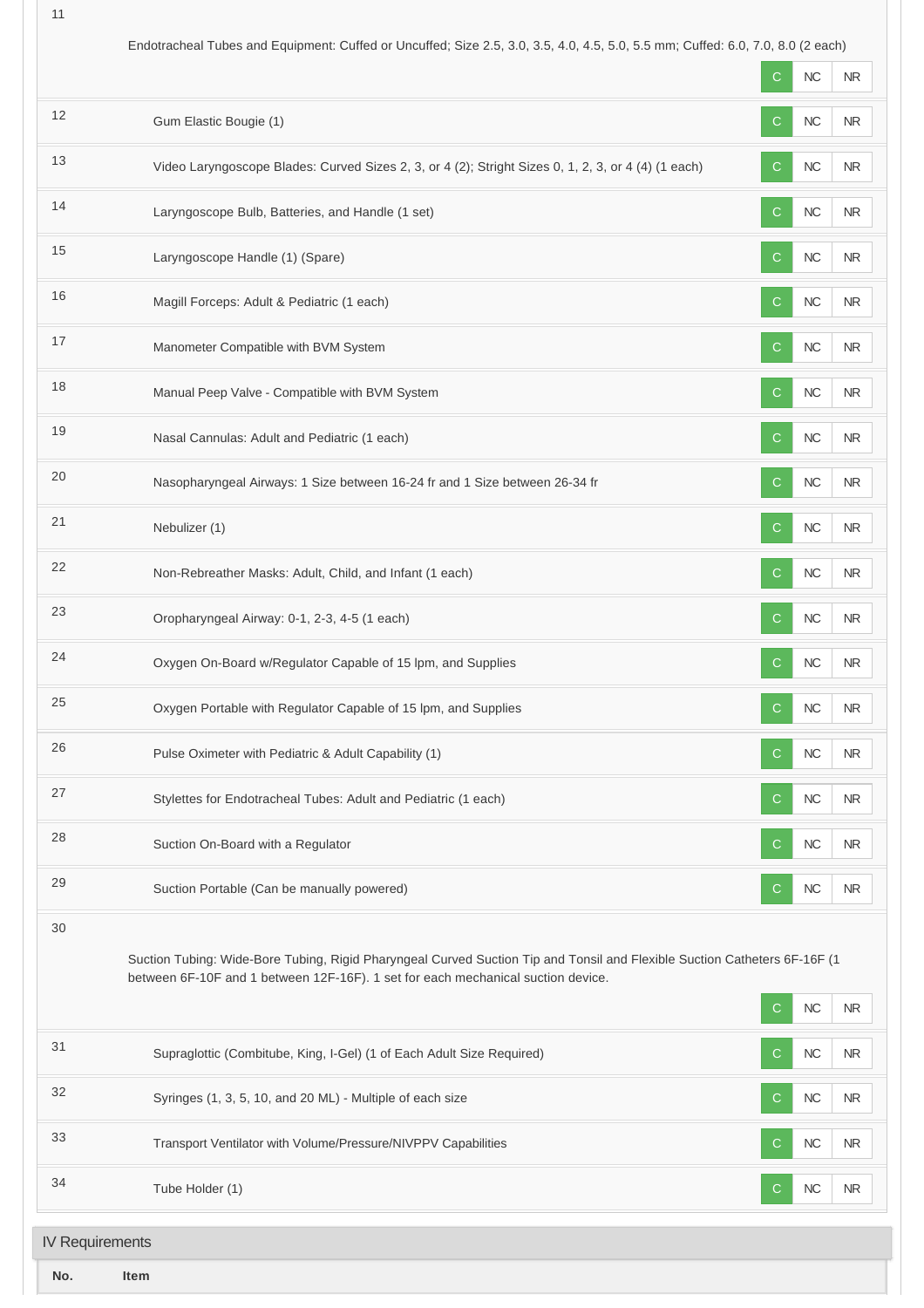| 35           | 14 Gauge Needle at Least Three Inches or Commercial Device for Pleural Decompression              | C            | NC        | ${\sf NR}$ |  |
|--------------|---------------------------------------------------------------------------------------------------|--------------|-----------|------------|--|
| 36           | Alcohol Wipes (12)                                                                                | $\mathsf{C}$ | NC        | ${\sf NR}$ |  |
| 37           | Extension Set (2)                                                                                 | $\mathbf C$  | $NC$      | <b>NR</b>  |  |
| 38           | <b>Filter Needles</b>                                                                             | $\mathsf{C}$ | $NC$      | ${\sf NR}$ |  |
| 39           | <b>Fluid Warmer</b>                                                                               | ${\bf C}$    | $NC$      | ${\sf NR}$ |  |
| 40           | IM Needles - Sizes Suitable for Pediatric and Adult Patients                                      | $\mathsf{C}$ | $NC$      | ${\sf NR}$ |  |
| 41           | Injection Supplies - Sizes Suitable for Pediatrics and Adults                                     | $\mathsf{C}$ | $NC$      | ${\sf NR}$ |  |
| 42           | IO Drill Device                                                                                   | $\mathbf C$  | NC        | ${\sf NR}$ |  |
| 43           | IO Supplies: Adult and Pediatric (1 each)                                                         | $\mathbf C$  | NC        | NR         |  |
| 44           | IV Fluids: 3 Liters of Crystalloid Solution                                                       | $\mathsf{C}$ | $NC$      | ${\sf NR}$ |  |
|              | *IV Fluids Filled by:                                                                             |              |           |            |  |
| c            | C Wholesale<br>Hospital                                                                           |              |           |            |  |
|              |                                                                                                   |              |           |            |  |
| Sample       | *Hospital or Wholesaler Name:                                                                     |              |           |            |  |
|              |                                                                                                   |              |           |            |  |
|              | *If Obtained through Wholesaler - Tracking Log?                                                   |              |           |            |  |
| Yes<br>G     | C No C Not Wholesale                                                                              |              |           |            |  |
|              |                                                                                                   |              |           |            |  |
|              |                                                                                                   |              |           |            |  |
| Sample       | *First Expiration Date of Fluids:                                                                 |              |           |            |  |
| 45           | IV Solution and Supplies Secured                                                                  | $\mathsf{C}$ | NC        | <b>NR</b>  |  |
| 46           | IV Administration Set: Macro Drip (4)                                                             | $\mathsf{C}$ | NC        | ${\sf NR}$ |  |
| 47           | IV Catheters - Size 24-18 Gauge (Range of 4 Sizes with at least 1 Smaller than 20 Gauge) (4 each) | $\mathbf C$  | $NC$      | ${\sf NR}$ |  |
| 48           | IV Infusion Pumps Sufficient to Maintain a Minimum of 3 Simultaneous Infusions                    | C            | <b>NC</b> | ${\sf NR}$ |  |
| 49           | Needles - Various Sizes                                                                           | C            | $NC$      | ${\sf NR}$ |  |
| 50           | Pressure bags                                                                                     | $\mathsf{C}$ | NC        | ${\sf NR}$ |  |
| 51           | Tourniquets (2)                                                                                   | C            | <b>NC</b> | ${\sf NR}$ |  |
|              |                                                                                                   |              |           |            |  |
| Drug Package |                                                                                                   |              |           |            |  |
| No.          | <b>Item</b>                                                                                       |              |           |            |  |
| 52           | A method to determine weight based pediatric dosages                                              | $\mathsf{C}$ | NC        | ${\sf NR}$ |  |
| 53           | Drug Package in Climate Controlled Area                                                           | C            | NC        | ${\sf NR}$ |  |
| 54           | Drug Package Locked and Secured                                                                   | C            | NC        | ${\sf NR}$ |  |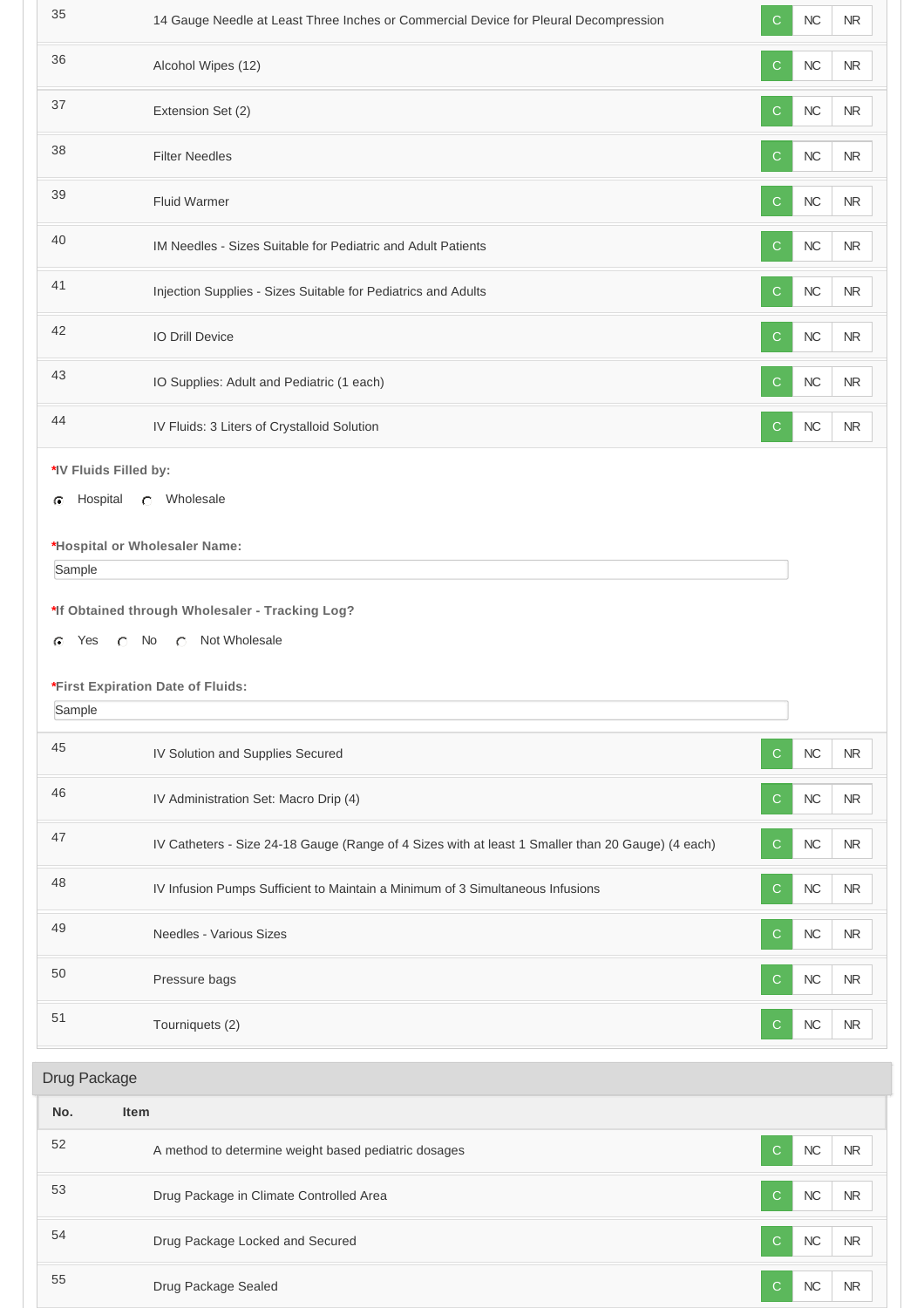| *Hospital Filled By:    |                                                                                                                        |              |            |            |  |
|-------------------------|------------------------------------------------------------------------------------------------------------------------|--------------|------------|------------|--|
| Sample                  |                                                                                                                        |              |            |            |  |
| *Date Filled:           |                                                                                                                        |              |            |            |  |
| Sample                  |                                                                                                                        |              |            |            |  |
|                         |                                                                                                                        |              |            |            |  |
| *Expiration Date:       |                                                                                                                        |              |            |            |  |
| Sample                  |                                                                                                                        |              |            |            |  |
| 56                      | Drug Package: Proof of Acquisition for additional Non-Sealed Medication                                                | C.           | <b>NC</b>  | <b>NR</b>  |  |
|                         | *Physician Filled By:                                                                                                  |              |            |            |  |
| Sample                  |                                                                                                                        |              |            |            |  |
|                         |                                                                                                                        |              |            |            |  |
| *Date Filled:<br>Sample |                                                                                                                        |              |            |            |  |
|                         |                                                                                                                        |              |            |            |  |
| *Expiration Date:       |                                                                                                                        |              |            |            |  |
| Sample                  |                                                                                                                        |              |            |            |  |
| 57                      | Drug Package that is not Expired                                                                                       | C            | NC         | <b>NR</b>  |  |
|                         |                                                                                                                        |              |            |            |  |
|                         | Cardiac Monitor/Defibrillator                                                                                          |              |            |            |  |
| No.                     | Item                                                                                                                   |              |            |            |  |
| 58                      | *12 Lead EKG                                                                                                           | $\mathbf C$  | NC         | <b>NR</b>  |  |
| 59                      | Cardiac Monitor that is Portable, Battery Operated and Operational. Includes Patient Cable, Electrodes, and ECG Paper. |              |            |            |  |
|                         |                                                                                                                        | C            | $NC$       | <b>NR</b>  |  |
|                         |                                                                                                                        |              |            |            |  |
| *Type:                  |                                                                                                                        |              |            |            |  |
| Sample                  |                                                                                                                        |              |            |            |  |
| *Serial Number:         |                                                                                                                        |              |            |            |  |
| Sample                  |                                                                                                                        |              |            |            |  |
|                         |                                                                                                                        |              |            |            |  |
| 60                      | Means to Defibrillate Pediatric and Adult Patients. Per AHA adult pads can be used for pediatric patients.             | C            | $NC$       | ${\sf NR}$ |  |
| 61                      | Defibrillation Pads (2 sets)                                                                                           | C            | ${\sf NC}$ | $\sf NR$   |  |
| 62                      | Invasive Line Capability (2)                                                                                           | С            | ${\sf NC}$ | ${\sf NR}$ |  |
| 63                      | Transcutaneous Cardiac Pacemaker that includes Pediatric Capability (may integrate with Monitor/Defibrillator) (2)     |              |            |            |  |
|                         |                                                                                                                        |              |            |            |  |
|                         |                                                                                                                        | $\mathsf{C}$ | $NC$       | ${\sf NR}$ |  |
| 64                      | <b>Transvenous Pacer</b>                                                                                               | C            | ${\sf NC}$ | $\sf NR$   |  |
| 65                      | Wave Form EtCo2                                                                                                        | С            | NC         | $\sf NR$   |  |
|                         | Miscellaneous - PPE & Other                                                                                            |              |            |            |  |
| No.                     | Item                                                                                                                   |              |            |            |  |
| 66                      |                                                                                                                        |              |            |            |  |
|                         | Alcohol-Based Hand Cleanser (Towlette, Spray, or Liquid) (1)                                                           | C            | NC         | <b>NR</b>  |  |
| 67                      | Disinfectant Cleaner for Bloodborne Pathogens EPA Registered (for vehicle cleaning) (1)                                | C            | $NC$       | ${\sf NR}$ |  |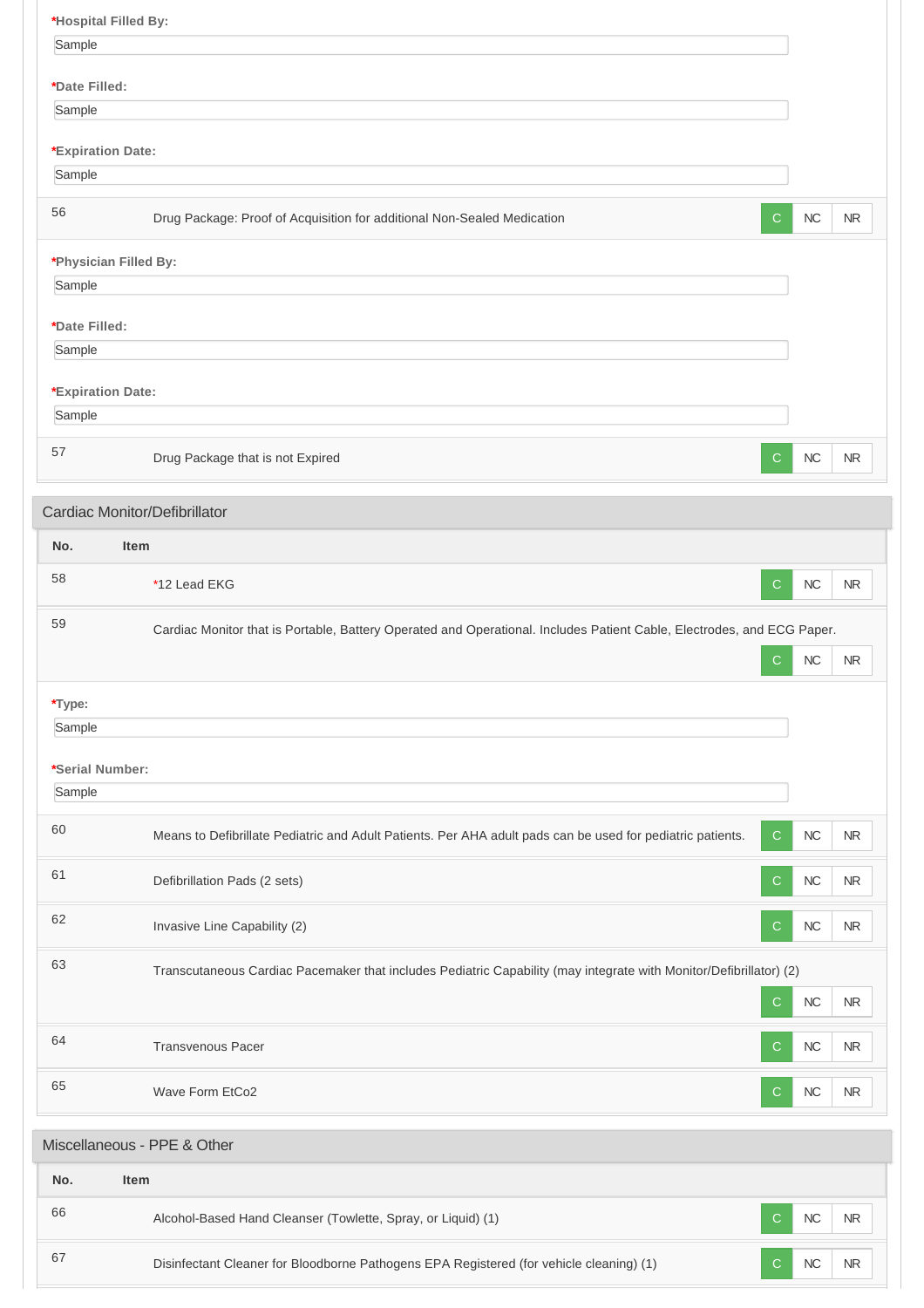| 69<br>$NC$<br>Gloves Non-Latex (1 Box or Pouch of Each Size)<br><b>NR</b><br>C<br>70<br>NC<br>HEPA Respirator or N-95 Masks (One for each crew member)<br>$\mathsf{C}$<br>NR.<br>71<br>Personal Protection Equipment: Impervious Gown, Eye Protection (Full Peripheral Glasses, Goggles, or Face Shield), and Mask<br>(One for each caregiver)<br>NC<br><b>NR</b><br>C<br>72<br>$NC$<br><b>NR</b><br>Sharps Container (Portable or fixed)<br>$\mathsf{C}$<br>73<br>Survival Kit - Signaling Mirror, Aerial Pyrotechnic or other Aerial Signaling Device, Fire Starting Device, Flashlight with Spare<br>Batteries, and 4 Survival Blankets<br>$NC$<br><b>NR</b><br>C<br>Miscellaneous - Patient<br>No.<br>Item<br>74<br>Blankets (2) with 1 being a Thermal Absorbent Blanket, or Appropriate Heat-Reflective Material (adult size)<br>NC<br>C.<br>NR.<br>75<br>$NC$<br>Blood Pressure Cuff and Sphygmomanometer : Infant, Child, Adult, and Large Adult (1 each)<br><b>NR</b><br>C<br>76<br>$NC$<br>Child Restraint System-Size Appropriate (1)<br>$\mathsf{C}$<br>NR.<br>77<br>Cold Packs (2)<br>NC<br><b>NR</b><br>C.<br>78<br>NC<br>Emesis Container (1)<br><b>NR</b><br>C<br>79<br>$NC$<br>Glucometer or Blood Glucose Measuring Device with Reagent Strips<br><b>NR</b><br>C<br>*Expiration Date:<br>Sample<br>80<br>$NC$<br>Heat Packs (2)<br><b>NR</b><br>C<br>81<br>$NC$<br>Infant Thermal Cap (1)<br><b>NR</b><br>С<br>82<br><b>NG Tubes</b><br>$NC$<br><b>NR</b><br>C<br>83<br>OB Kit: Sterile Contents (1) - (4 x 4 Dressing, Sterile Scissors or other Cutting Utensil, Bulb Suction, Clamps for Cord, Sterile<br>Gloves, Blanket)<br>$NC$<br><b>NR</b><br>C<br>*Expiration Date:<br>Sample<br>84<br>$NC$<br>Stethoscope (1)<br>$\mathsf{C}$<br><b>NR</b><br>85<br>Thermometer with Low Temperature Capability down to 86 Degrees (i.e. hypothermia) (1)<br>$NC$<br><b>NR</b><br>C | 68 | Documentation Tools (Pens, Tablet, Run Forms) | C | $NC$ | NR |
|-------------------------------------------------------------------------------------------------------------------------------------------------------------------------------------------------------------------------------------------------------------------------------------------------------------------------------------------------------------------------------------------------------------------------------------------------------------------------------------------------------------------------------------------------------------------------------------------------------------------------------------------------------------------------------------------------------------------------------------------------------------------------------------------------------------------------------------------------------------------------------------------------------------------------------------------------------------------------------------------------------------------------------------------------------------------------------------------------------------------------------------------------------------------------------------------------------------------------------------------------------------------------------------------------------------------------------------------------------------------------------------------------------------------------------------------------------------------------------------------------------------------------------------------------------------------------------------------------------------------------------------------------------------------------------------------------------------------------------------------------------------------------------------------------------------------------------------------------------------------------------------------------|----|-----------------------------------------------|---|------|----|
|                                                                                                                                                                                                                                                                                                                                                                                                                                                                                                                                                                                                                                                                                                                                                                                                                                                                                                                                                                                                                                                                                                                                                                                                                                                                                                                                                                                                                                                                                                                                                                                                                                                                                                                                                                                                                                                                                                 |    |                                               |   |      |    |
|                                                                                                                                                                                                                                                                                                                                                                                                                                                                                                                                                                                                                                                                                                                                                                                                                                                                                                                                                                                                                                                                                                                                                                                                                                                                                                                                                                                                                                                                                                                                                                                                                                                                                                                                                                                                                                                                                                 |    |                                               |   |      |    |
|                                                                                                                                                                                                                                                                                                                                                                                                                                                                                                                                                                                                                                                                                                                                                                                                                                                                                                                                                                                                                                                                                                                                                                                                                                                                                                                                                                                                                                                                                                                                                                                                                                                                                                                                                                                                                                                                                                 |    |                                               |   |      |    |
|                                                                                                                                                                                                                                                                                                                                                                                                                                                                                                                                                                                                                                                                                                                                                                                                                                                                                                                                                                                                                                                                                                                                                                                                                                                                                                                                                                                                                                                                                                                                                                                                                                                                                                                                                                                                                                                                                                 |    |                                               |   |      |    |
|                                                                                                                                                                                                                                                                                                                                                                                                                                                                                                                                                                                                                                                                                                                                                                                                                                                                                                                                                                                                                                                                                                                                                                                                                                                                                                                                                                                                                                                                                                                                                                                                                                                                                                                                                                                                                                                                                                 |    |                                               |   |      |    |
|                                                                                                                                                                                                                                                                                                                                                                                                                                                                                                                                                                                                                                                                                                                                                                                                                                                                                                                                                                                                                                                                                                                                                                                                                                                                                                                                                                                                                                                                                                                                                                                                                                                                                                                                                                                                                                                                                                 |    |                                               |   |      |    |
|                                                                                                                                                                                                                                                                                                                                                                                                                                                                                                                                                                                                                                                                                                                                                                                                                                                                                                                                                                                                                                                                                                                                                                                                                                                                                                                                                                                                                                                                                                                                                                                                                                                                                                                                                                                                                                                                                                 |    |                                               |   |      |    |
|                                                                                                                                                                                                                                                                                                                                                                                                                                                                                                                                                                                                                                                                                                                                                                                                                                                                                                                                                                                                                                                                                                                                                                                                                                                                                                                                                                                                                                                                                                                                                                                                                                                                                                                                                                                                                                                                                                 |    |                                               |   |      |    |
|                                                                                                                                                                                                                                                                                                                                                                                                                                                                                                                                                                                                                                                                                                                                                                                                                                                                                                                                                                                                                                                                                                                                                                                                                                                                                                                                                                                                                                                                                                                                                                                                                                                                                                                                                                                                                                                                                                 |    |                                               |   |      |    |
|                                                                                                                                                                                                                                                                                                                                                                                                                                                                                                                                                                                                                                                                                                                                                                                                                                                                                                                                                                                                                                                                                                                                                                                                                                                                                                                                                                                                                                                                                                                                                                                                                                                                                                                                                                                                                                                                                                 |    |                                               |   |      |    |
|                                                                                                                                                                                                                                                                                                                                                                                                                                                                                                                                                                                                                                                                                                                                                                                                                                                                                                                                                                                                                                                                                                                                                                                                                                                                                                                                                                                                                                                                                                                                                                                                                                                                                                                                                                                                                                                                                                 |    |                                               |   |      |    |
|                                                                                                                                                                                                                                                                                                                                                                                                                                                                                                                                                                                                                                                                                                                                                                                                                                                                                                                                                                                                                                                                                                                                                                                                                                                                                                                                                                                                                                                                                                                                                                                                                                                                                                                                                                                                                                                                                                 |    |                                               |   |      |    |
|                                                                                                                                                                                                                                                                                                                                                                                                                                                                                                                                                                                                                                                                                                                                                                                                                                                                                                                                                                                                                                                                                                                                                                                                                                                                                                                                                                                                                                                                                                                                                                                                                                                                                                                                                                                                                                                                                                 |    |                                               |   |      |    |
|                                                                                                                                                                                                                                                                                                                                                                                                                                                                                                                                                                                                                                                                                                                                                                                                                                                                                                                                                                                                                                                                                                                                                                                                                                                                                                                                                                                                                                                                                                                                                                                                                                                                                                                                                                                                                                                                                                 |    |                                               |   |      |    |
|                                                                                                                                                                                                                                                                                                                                                                                                                                                                                                                                                                                                                                                                                                                                                                                                                                                                                                                                                                                                                                                                                                                                                                                                                                                                                                                                                                                                                                                                                                                                                                                                                                                                                                                                                                                                                                                                                                 |    |                                               |   |      |    |
|                                                                                                                                                                                                                                                                                                                                                                                                                                                                                                                                                                                                                                                                                                                                                                                                                                                                                                                                                                                                                                                                                                                                                                                                                                                                                                                                                                                                                                                                                                                                                                                                                                                                                                                                                                                                                                                                                                 |    |                                               |   |      |    |
|                                                                                                                                                                                                                                                                                                                                                                                                                                                                                                                                                                                                                                                                                                                                                                                                                                                                                                                                                                                                                                                                                                                                                                                                                                                                                                                                                                                                                                                                                                                                                                                                                                                                                                                                                                                                                                                                                                 |    |                                               |   |      |    |
|                                                                                                                                                                                                                                                                                                                                                                                                                                                                                                                                                                                                                                                                                                                                                                                                                                                                                                                                                                                                                                                                                                                                                                                                                                                                                                                                                                                                                                                                                                                                                                                                                                                                                                                                                                                                                                                                                                 |    |                                               |   |      |    |
|                                                                                                                                                                                                                                                                                                                                                                                                                                                                                                                                                                                                                                                                                                                                                                                                                                                                                                                                                                                                                                                                                                                                                                                                                                                                                                                                                                                                                                                                                                                                                                                                                                                                                                                                                                                                                                                                                                 |    |                                               |   |      |    |
|                                                                                                                                                                                                                                                                                                                                                                                                                                                                                                                                                                                                                                                                                                                                                                                                                                                                                                                                                                                                                                                                                                                                                                                                                                                                                                                                                                                                                                                                                                                                                                                                                                                                                                                                                                                                                                                                                                 |    |                                               |   |      |    |
|                                                                                                                                                                                                                                                                                                                                                                                                                                                                                                                                                                                                                                                                                                                                                                                                                                                                                                                                                                                                                                                                                                                                                                                                                                                                                                                                                                                                                                                                                                                                                                                                                                                                                                                                                                                                                                                                                                 |    |                                               |   |      |    |
|                                                                                                                                                                                                                                                                                                                                                                                                                                                                                                                                                                                                                                                                                                                                                                                                                                                                                                                                                                                                                                                                                                                                                                                                                                                                                                                                                                                                                                                                                                                                                                                                                                                                                                                                                                                                                                                                                                 |    |                                               |   |      |    |
|                                                                                                                                                                                                                                                                                                                                                                                                                                                                                                                                                                                                                                                                                                                                                                                                                                                                                                                                                                                                                                                                                                                                                                                                                                                                                                                                                                                                                                                                                                                                                                                                                                                                                                                                                                                                                                                                                                 |    |                                               |   |      |    |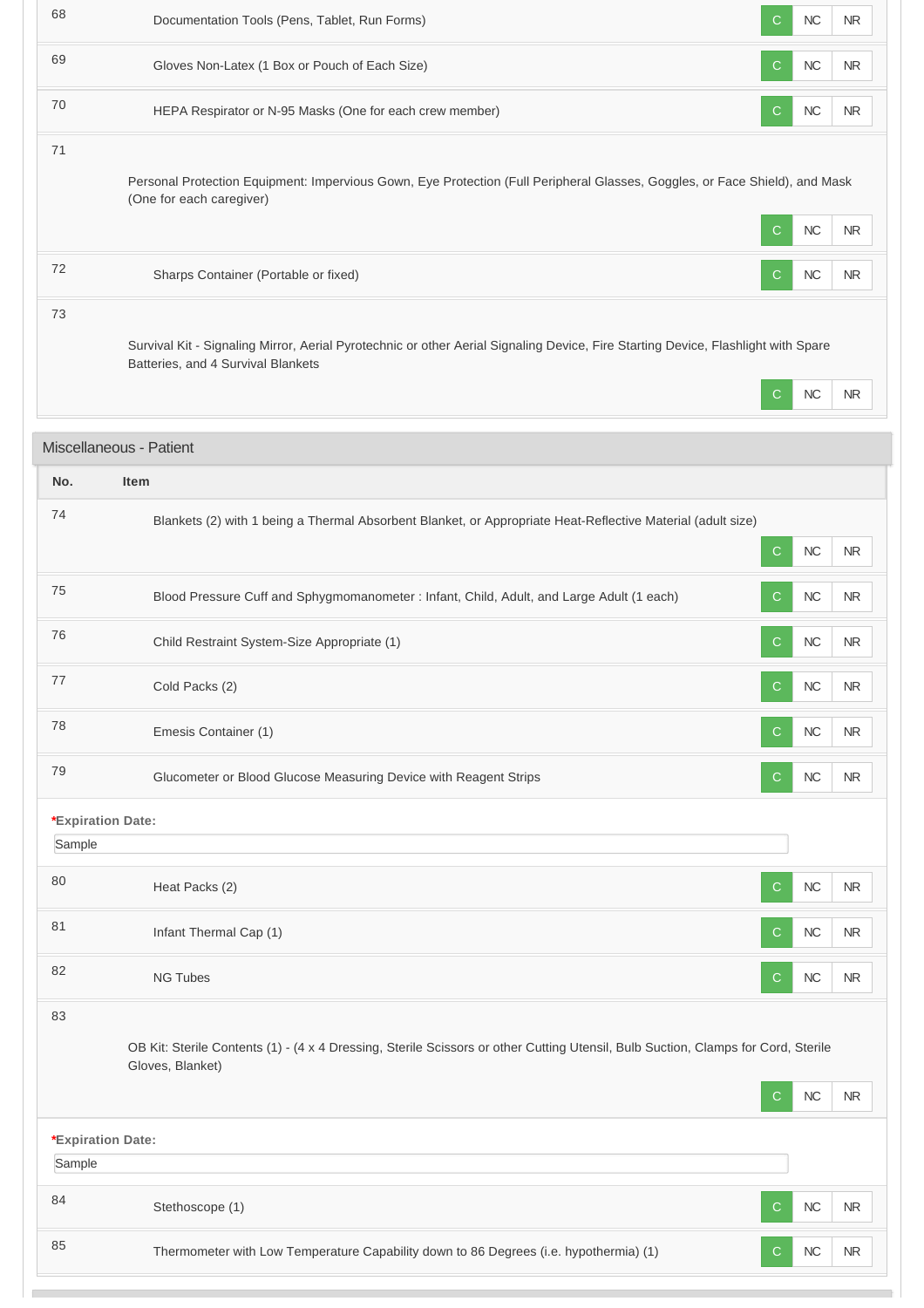Miscellaneous - Other Health & Safety Concerns

## **Other Health and Safety Concerns:**

#### Inspection Instructions

The findings from this inspection will be submitted to the Michigan Department of Health and Human Services (MDHHS) to determine compliance with requirements for licensure. This inspection form does not indicate licensure status. The MDHHS upon determination of compliance with applicable statutory and regulatory requirements and standards, will issue the license in accordance with Part 209 of the Public Health Code (PA368 of 1978), as amended.

Items on this inspection form checked "NC" indicates that the item was not clean, was missing, or non-functional at the time of this inspection, causing MDHHS to consider each applicable vehicle to be in violation of Part 209 of the Public Health Code (PA 368 of 1978), as amended. Non-sterile items must be clean and functional. Sterile items must be intact in their package, usable, integrity of package must not be compromised, and must not be expired.

## **Instructions for Required Corrections**

#### *Non-Compliant (NC)*

- If MDHHS makes the determination that a vehicle is non-compliant with equipment items, the agency has 24 hours to bring the vehicle into compliance and notify MDHHS in writing, that the corrections were made. The vehicle may return to service with approval of MDHHS, provided MDHHS was notified in writing within 24 hours that corrections were made. A re-inspection may occur within 15 calendar days of MDHHS receiving such notification.
- A vehicle that is not brought into compliance within 24 hours from the time it was determined to be out of compliance due to missing equipment items, shall be removed from service immediately. A vehicle taken out of service due to non-compliance shall not respond or provide emergency assistance, or conduct inter-facility transfers. The vehicle may return to service with approval of MDHHS, provided MDHHS was notified in writing that corrections were made. A re-inspection may occur within 15 calendar days of MDHHS receiving such notification.
- If a life support vehicle remains out of compliance for more than 15 calendar days from the date of inspection, then the vehicle license shall be automatically revoked.

#### *Other Licensure Issues*

- MDHHS may order a life support vehicle out of immediate service if it determines that the health, safey, and welfare of a patient may be in jeopardy due to non-compliance with equipment items, defective and non-functional equipment, or other applicable reasons. A notice of such action shall be issued to the life support agency by MDHHS based upon the deficiencies identified in the inspection report.
- A life support agency may immediately address potential violations during the inspection. The inspection report will reflect the action taken and MDHHS will consider that the indicator was met.

#### **Documentation of completed corrections may be faxed or emailed to MDHHS**

**Email: floryd@michigan.gov**

**Fax: 517-335-9434**

#### Attestation & Signatures

I, the undersigned representative of the above agency, acknowledge receipt of a copy of this inspection report, supplemental notes and corrective action statement (if applicable). I am aware of the deficiencies listed (if any) and understand that failure to correct the deficiencies within the established time frames will subject the agency to administrative action and penalties as outlined in Sections 201 and 209 of the Michigan Public Health Code and the Administrative Rules thereunder.

I, the undersigned MDHHS representative, acknowledge that I have conducted a full inspection of this fixed wing in accordance with the equipment requirements set forth above and that all statements I have made on this inspection report are true and accurate to the best of my knowledge.

**Comments:**